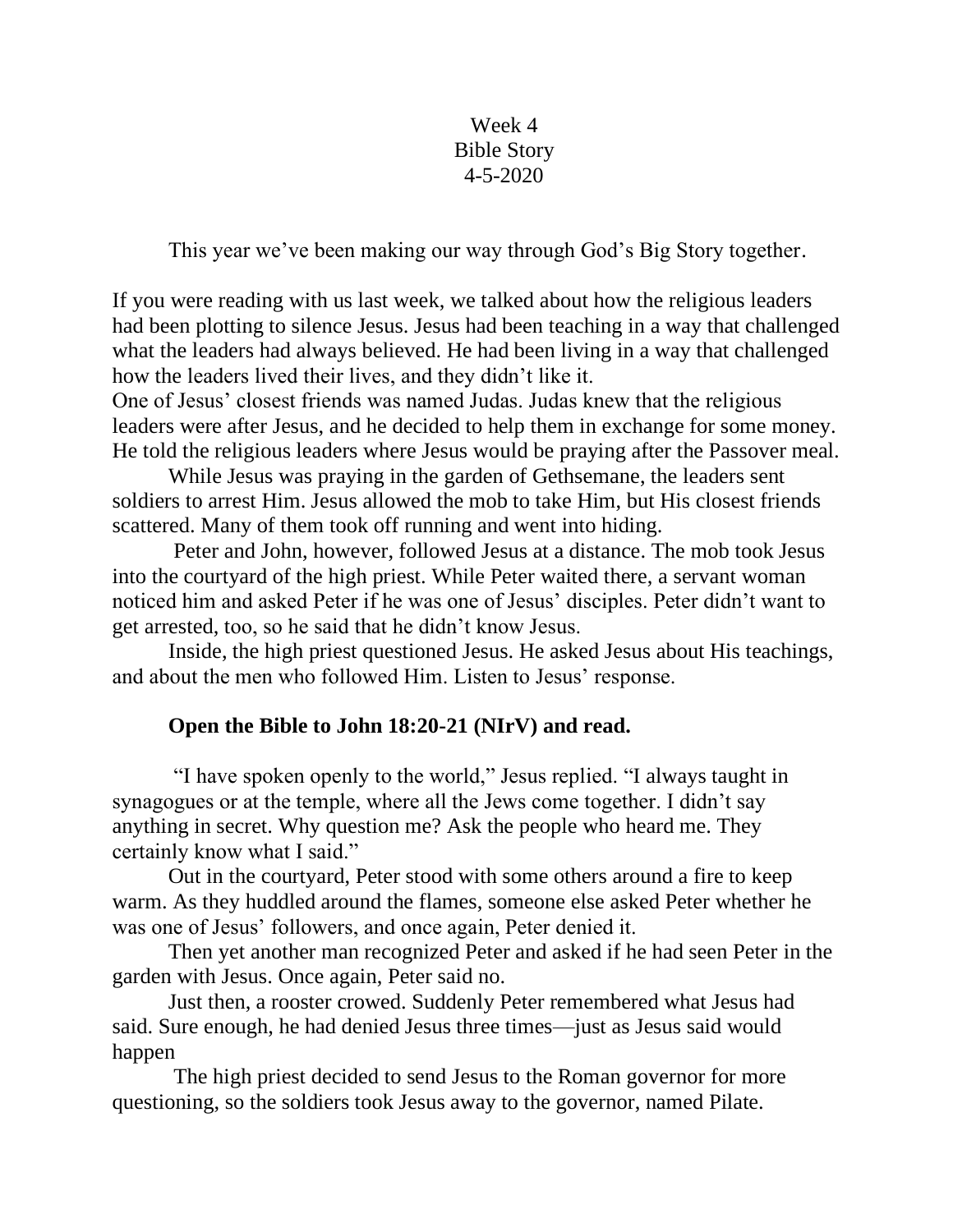Pilate questioned the religious leaders to find out what charges they were making against Jesus. The leaders insisted that Jesus had committed crimes; why else would they have brought Jesus before him? Pilate and the leaders argued back and forth, but eventually Pilate took Jesus inside for questioning. Then he had Jesus taken back outside to the crowd. Pilate told the crowd he saw no reason why Jesus should be arrested. He offered to set Jesus free as part of the Passover tradition. But the crowd insisted that Jesus shouldn't be freed.

So, Pilate took Jesus and had Him whipped. The soldiers put a crown of thorns on His head, and they put a purple robe on Him. Pilate brought Jesus out before the crowd again, where he again told the angry mob that he saw no reason to keep Jesus.

The crowd disagreed, though. The chief priests and officials shouted: Crucify him!

#### **(John 19:6, NIrV)**

Eventually, Pilate gave up. He turned Jesus over to the soldiers, who forced Jesus to drag His own cross to Golgotha—a hill outside the city. I've got a tiny cross here for each of you to hold as you imagine what that might have been like.

The soldiers nailed Jesus to the cross and raised it up high, with a sign that said 'King of the Jews.'

Jesus' mother Mary, her sister, and Mary Magdalene were there. When Jesus saw them, He called down from the cross and asked John to take care of His mother.

Jesus hung on the cross, and eventually, He knew His time had come. He said His final words:

# **"It is finished" (John 19:30, NIrV), and then He bowed His head and died**.

After Jesus died, two men took His body to be buried. Their names were Joseph of Arimathea and Nicodemus. Mary Magdalene followed the men as they took His body to the tomb to be buried. They rolled a heavy stone in front of the tomb. I

Early on Sunday, Mary went to the tomb. Jesus had been buried in a hurry, and she wanted to make sure He received a proper burial. But . . . wait! The heavy stone that had been blocking the tomb had been rolled away.

The tomb was EMPTY! Mary ran to the home where the disciples were staying. She told Peter and John that someone must have come and taken Jesus' body. The two men ran to the tomb. Inside, they found the strips of linen and cloth that Jesus had been buried in. But Jesus wasn't there.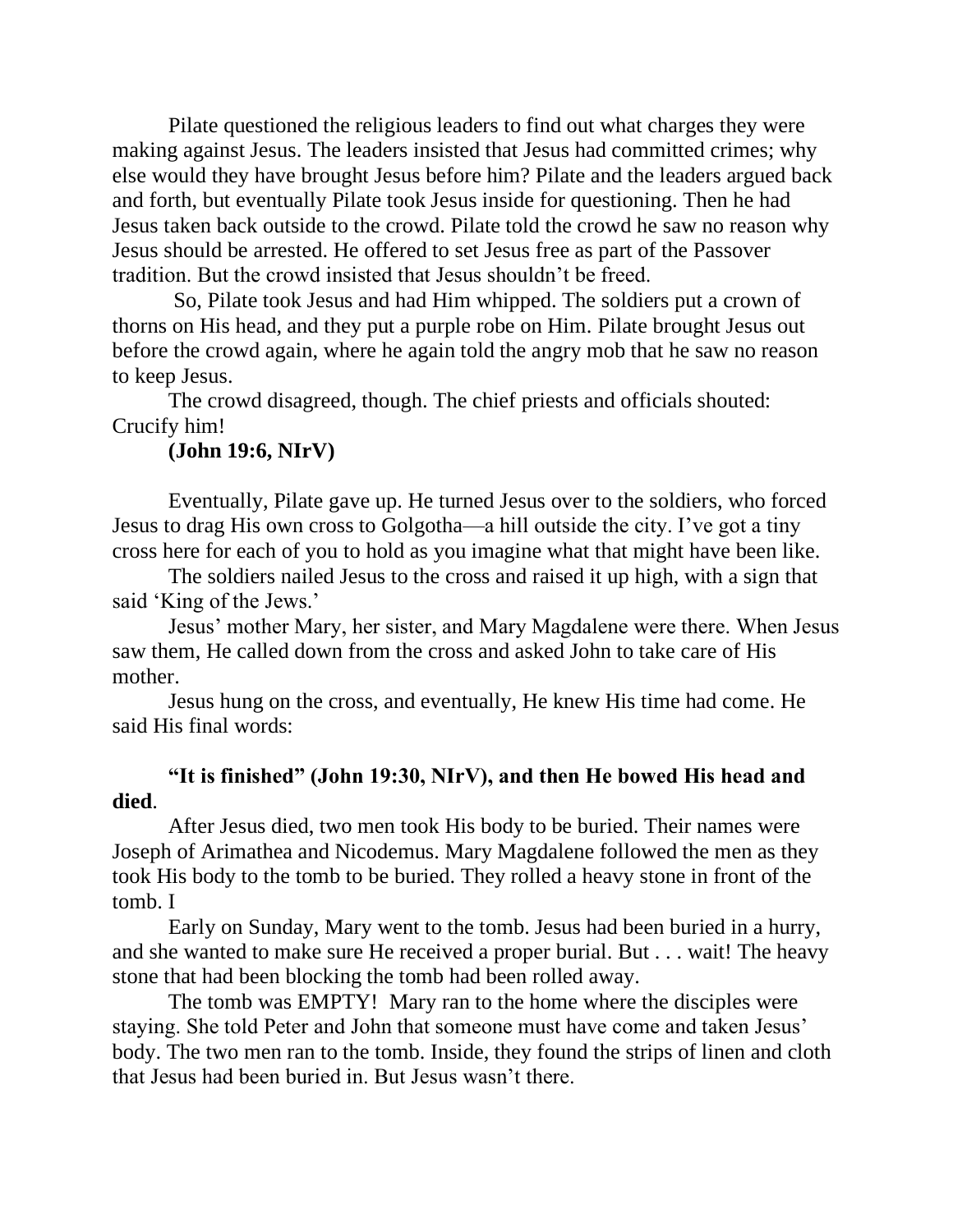Peter and John headed back home, trying to make sense of what they had seen. But Mary stayed behind. As she stood outside the tomb crying, she leaned in and saw two angels sitting there where Jesus' body had been. They asked her why she was crying, and she told them:

### **Open the Bible to John 20:13 (NIrV) and read.**

They have taken my Lord away . . . I don't know where they have put him. Then, Mary turned around and saw someone. She thought it was the gardener. The man asked her why she was crying and who she was looking for. Mary pleaded with the man to tell her where Jesus' body had gone.

Then the man said her name: 'Mary.' That was all it took. Mary realized that it was JESUS! He was alive! Mary turned toward Jesus and cried out, 'Teacher!'

But before she could reach out to Him, Jesus spoke again. He said:

# **Open the Bible to John 20:17 (NIrV) and read**.

"Do not hold on to me. I have not yet ascended to the Father. Instead, go to those who believe in me. Tell them, 'I am ascending to my Father and your Father, to my God and your God."

Mary ran to tell the disciples the best news ever: she had seen Jesus. He was alive!

Jesus chose to enter death for those He loved, and He defeated it. He is alive! It's the best news ever— for everyone!

#### **Jesus put us first.**

That's why we celebrate Easter—because Jesus is alive! He proved once and for all that He is God's Son. And when we put our trust in Jesus, we can have a relationship with God that will last forever.